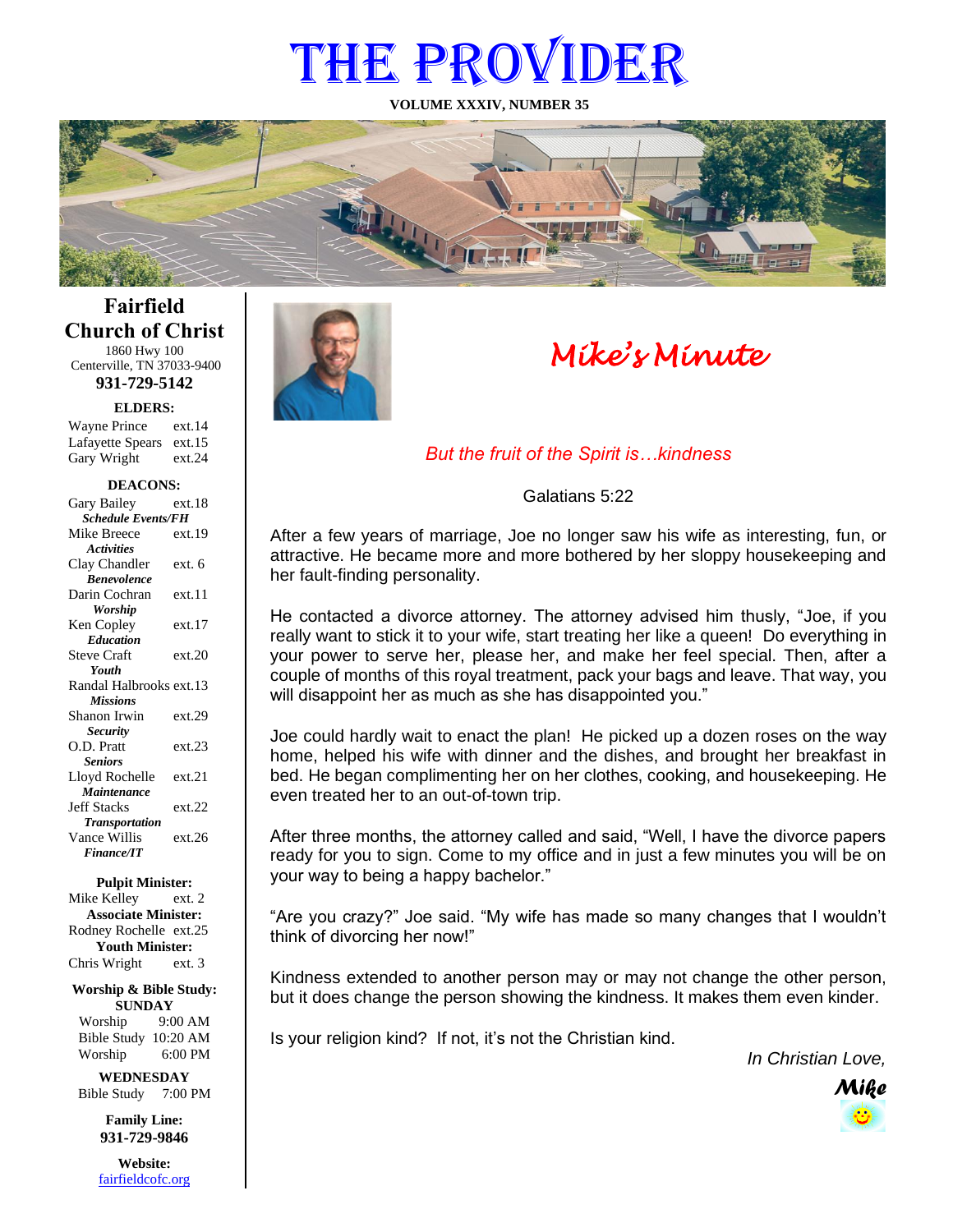

**Ther please.** It is now time to update our "Field Guide Directory." There are sheets in both foyers for you to take and update any information since our last directory 3 years ago. We will be printing new ones to hand out in the near future. Please turn your sheets in to one of the elders or drop it in the box at the office. **The elders have asked that each family fill out a sheet**

Our 5<sup>th</sup> Sunday is coming up this weekend and our speaker of the day will be **Woody Woodruff**. We will have a potluck in the **basement** after classes and a brief afternoon service at 12:30 pm. All of our contribution collected Sunday will go to the churches in our county that were flooded last weekend. Make plans now to come and be a part of this day.

MAGI boxes are to be turned in today, August 29<sup>th</sup>. Thank you for your support.

Team Rubicon will be occupying the fellowship hall for the next 14-21 days housing and taking care of the clean-up andthe needs of the families who were affected by the flood last weekend.



We express our sympathy to the family of **Harold Choate**, husband of **Jan**. Harold was a longtime member along with Jan of the Fairfield family. A private memorial service is planned in the future. In lieu of flowers, the family is requesting donations for the HCHS golf team. He passed away on Monday.



Congratulations to **Elizabeth & Jeffrey Peebles** who welcomed **Allie Jean Peebles** to the world this past Sunday afternoon. Allie weighed 8 lbs. and 8 oz. And was 20 inches long. Elizabeth and Allie are doing well. Grandparents are **Jerrie W & Terri Barber**.



*Members:* Alice Lynn (Horizon-heart problems), Dewayne Victory, Faye Rochelle, Angie Stacks, Helen Shanes, Bob James, Kenneth Chandler, Deborah Peery, Carol Warren, Thomas Haskins, Lou Dickens, Raymond Stoltz, Paul & Noble Victory, James Coates & Jo Ann Totty.

*Friends & Family:* Loretta Burke, Bobby McCoy, Jane Gilbert, Melvin Roberson, Willie Taylor, Ronald Loveless, Billie Church, Jackson Deas, Daniel Spears, Harley Parker, Ann Spencer, Thomas Brady, Donald Brady, Michael Noonan, Doris Elam, Jean Greer, David Dansby, Neil Jobe, Alice Cagle, Adam Lawson, Evan Boyd, Donna Gaspard, Roman Surra, Anthony & Rita Stacks, McKinley Moore, Jimmy Jenkins, Doug & Ruby Church, Carolyn Nash, Kathy Swinford Coleman, Grayson Gunter, Jimmy George & William Dale Nash.

*Life Care:* Hester Moss

*St. Thomas Hickman Nursing Home:* Barbara Beard, Naomi Bailey

*Olive Branch Senior Living, Dickson:* Martha Page



We need to remember all who have been affected by the floods of last weekend. Twenty people in Middle Tennessee lost their lives and many have lost their homes and some churches were heavily damaged.



We appreciate all you do for our students! Thank you for the school supplies!

EHMS counselor, Shelley Wood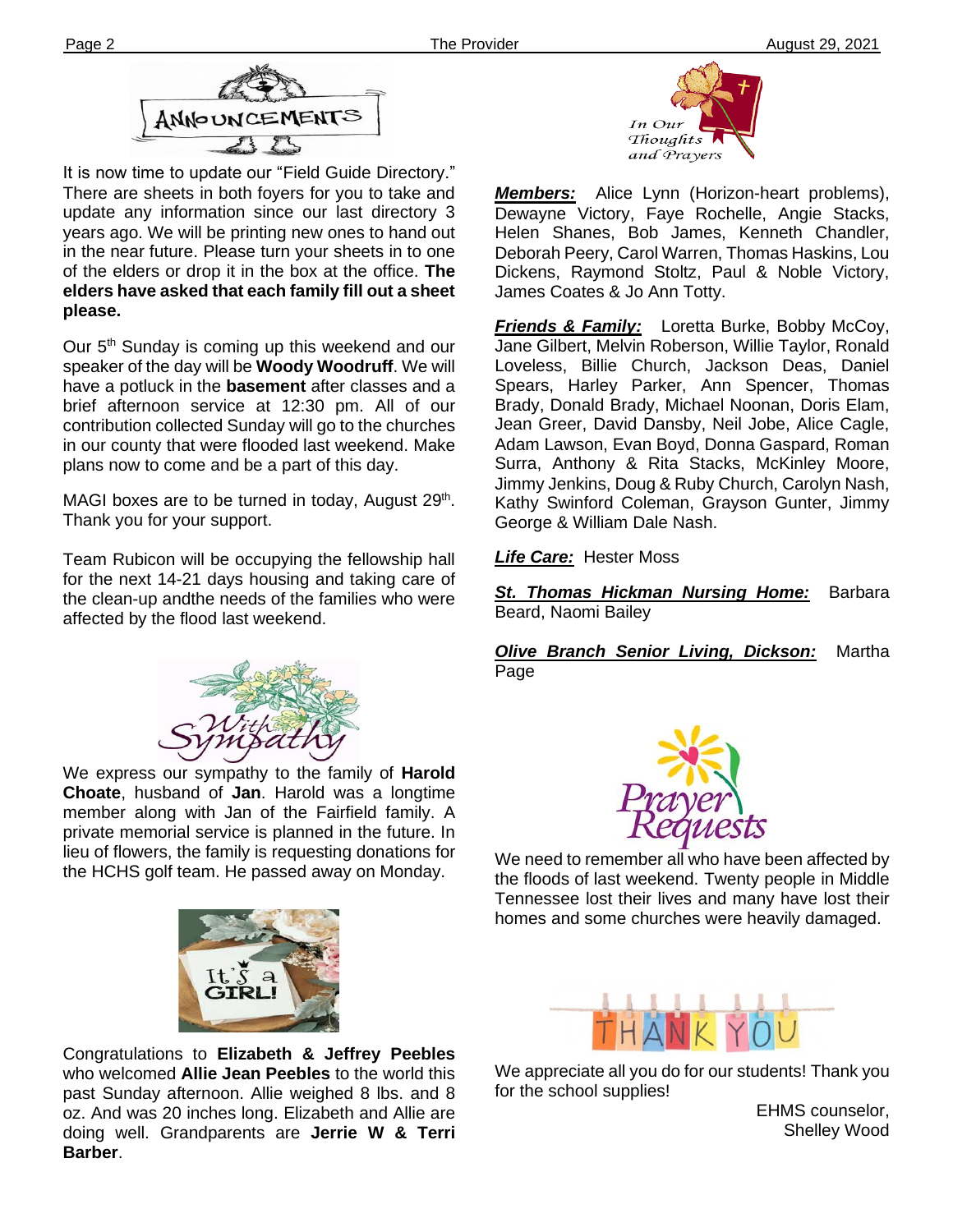

#### **Center Fielders News** "God Sent His Son"

 God sent His only Son to redeem all people from eternal destruction. We cannot comprehend the depth of what the Lord did to deliver us from the pit of sin, so that we might experience eternal glory with Him. He brought me personally out of a horrible pit of sin and set my feet upon a rock and established a way for me to go. The Lord does all this for us in spite of all our sinfulness.

 Even though God did so much to save fallen mankind, many people do not appreciate His grace, mercy and love, and want their own way. I can't imagine how it must grieve the Father and His Son after what they have done to make a way of escape from the inevitable, hell. We need to praise Him continually for His never-ending grace and mercy.

 The Bible tells us that God continues to seek us where ever we may be found. There is a blessing like no other when we turn and seek Him as well. One thing to remember and that is what the Lord said in Genesis 6:3, "My spirit will not always contend with man." There is a day coming when you may no longer be able to hear His voice calling you, and when that day comes there will no longer be an opportunity to come to His Son, Jesus, for forgiveness of your sins, and your destiny will be settled. Choose today whom you will follow!

*Obey God and watch Him work,*

### *Rodney*



 **Sept 21** - Middle/High School Devo, 6:30-8:30 @ the FH **Sept 6** - Middle/High School Devo, 6:30-8:30 @ the FH **Sept 12** - Puppet Show, during evening service. Sept 19 - 3<sup>rd</sup>-5<sup>th</sup> grade Devo, during evening service @ FH

# MEN TO SERVE august 29

 **SUNDAY MORNING:**

**Song Leader:** Darin Cochran  **Opening Prayer:** Willie Powers **Scripture Reading:** Chris Wright  **Scripture: 2 Peter 1:3 Preside Lord's Supper:** Gary Bailey  **Alternates:** Boyce Cannon, Wayne Prince  **Announcements:** Rick Bruno  **Closing Prayer:** Kenneth Jett **Van Driver:** Gary Basford 931-628-0355

#### **SUNDAY EVENING:**

**Announcements:** --- **Scripture Reading: Roy McCoy Scripture: James 2:14-17 Song Leader:** Gary Basford **Opening Prayer:** Wayne Prince **Lord's Supper:** --- **Closing Prayer:** Boyce Cannon **Van Driver:** Gary Basford 931-628-0355

#### **WEDNESDAY NIGHT:**

**Announcements:** Randal Halbrooks **Song Leader:** Gary Basford **Opening Prayer:** Adam Jude **Invitation:** Mike Kelley  **Van Driver:** Gary Basford 931-628-0355

 $\bigcup_{i \in \mathcal{I}} \bigcup_{f \in \mathcal{I}} \bigcup_{g \in \mathcal{I}} \bigcup_{g \in \mathcal{I}} \bigcup_{f \in \mathcal{I}} \bigcap_{g \in \mathcal{I}} \bigcap_{g \in \mathcal{I}} \bigcap_{g \in \mathcal{I}} \mathcal{I}$  and let  $f \in \mathcal{I}$  take over. PHILIPPIANS 4:6-7

# FOR THE RECORD

| WEEK OF August 22, 2021 |        |
|-------------------------|--------|
| <b>MORNING WORSHIP</b>  | 170    |
| <b>CONTRIBUTION:</b>    | \$4871 |
| 2021 WEEKLY BUDGET      | \$4167 |